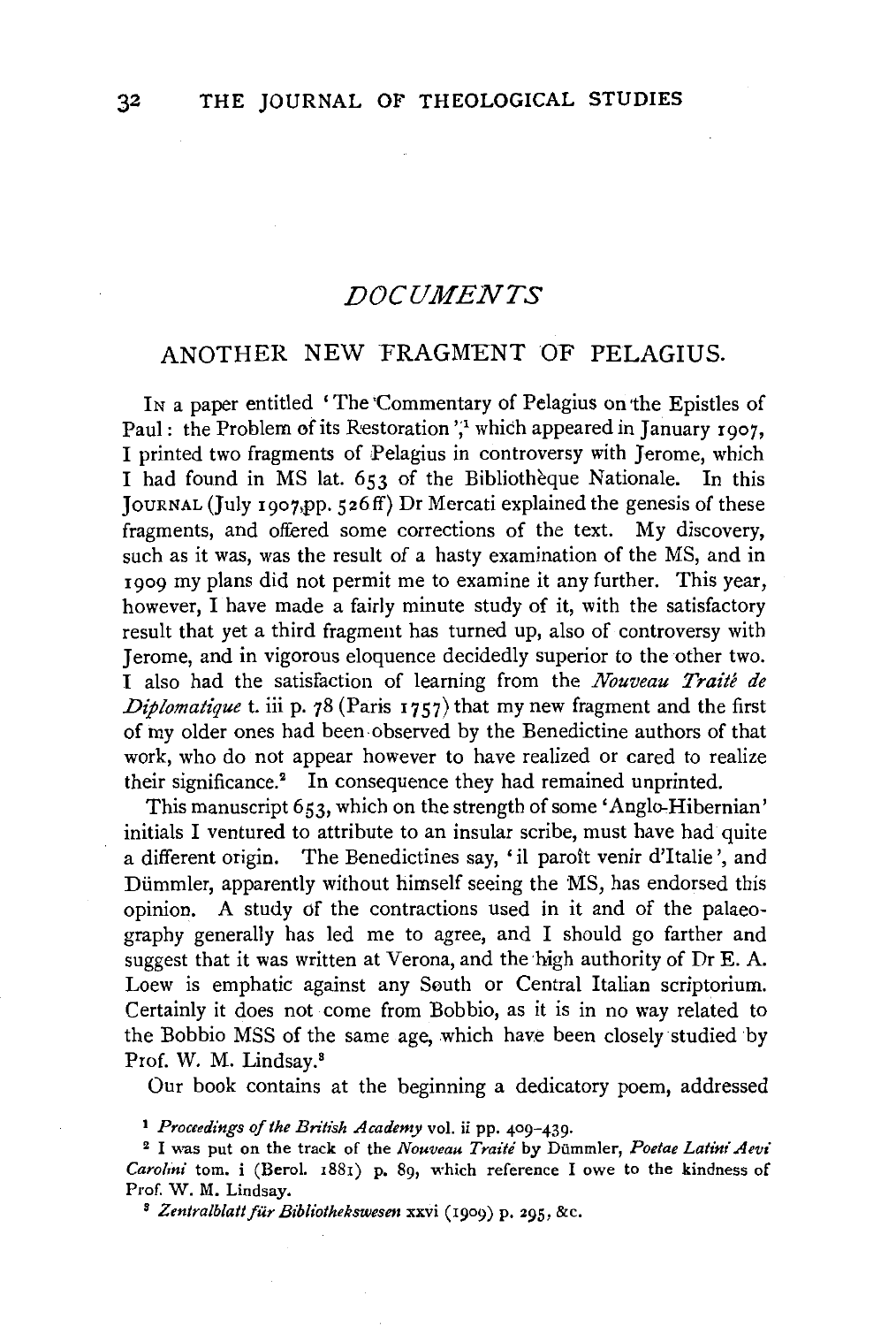probably to Charlemagne, and the Benedictines conjectured that the book was presented to him. Somehow, perhaps through his wife, Catherine de Medicis, the book eventually passed into the possession of Henri II of France  $(1547-1559)$ , whose arms it bears, and since then it has been one of the treasures of what is now the Bibliotheque Nationale. It is marked at once as a royal book by the gilt edges of the vellum : I fancy vellum was seldom gilded in this way.

The MS, written about the end of the eighth century or the beginning of the ninth, is of extreme accuracy, in orthography as in everything else, and there can be little doubt that it was copied from an original not later than the sixth century. We may conjecture that this original was a book something like the well-known Ambrosiaster at Monte Cassino. The anonymous compiler of this form of. the Pelagian commentary would appear to be later than the Pseudo-Jerome, because he embodies all or nearly all the additions made by the Pseudo-Jerome. He was perhaps not earlier than Cassiodorus, as Cassiodorus knows nothing of him: it is improbable that he was later. He obviously had access to earlier literature which has now perished : the three fragments of Pelagius are sufficient proof of this. Roughly, his method appears to have been to copy into a codex of the Epistles the entire commentary of Pelagius, with the supplements of Pseudo-Jerome, which amount to about a twelfth of the matter in the original Pelagius. To this he added further explanations, introduced, not like those of Pseudo-Jerome by *Jtem,* but by *Aliter.* The question as to the sources of these must be deferred. He would appear to have regarded the commentary as in a sense Jerome's: otherwise he would not have introduced him in controversy with Pelagius. He does not seem to have connected Pelagius in any way with it, in spite of the fact that he alone has preserved the three fragments! It will be observed that in each case Jerome comes first. We may be thankful that the compiler's aim was so exclusively exegetical. This compilation is, next to the MS of the original form of Pelagius himself, Augiensis cxix at Karlsruhe, the purest and most valuable for the restoration of Pelagius's text, as the Pseudo-Jerome, at least in its oldest extant MSS, is considerably tainted with corruption.

I have thought it best to have this fragment printed as nearly as possible as it appears in the MS, so that the reader may have a better idea of the quality of the MS.<sup>1</sup> The extract of Jerome comes from

VOL. XII. D

<sup>&</sup>lt;sup>1</sup> I may be permitted to point out that in a fragment from the same MS, which seems to have some connexion with Nestorius (cf. Bethune-Baker Nestorius and *his Teaching* p. 95), published *Proc. Brit. Acad.* ii  $435 (= 27)$ , the word *homo* has been accidentally omitted after *appellatione* in the second last line; also in the first line of the fragment on p. 438 (= 30) *op. cit.* read *ais* for *ait.*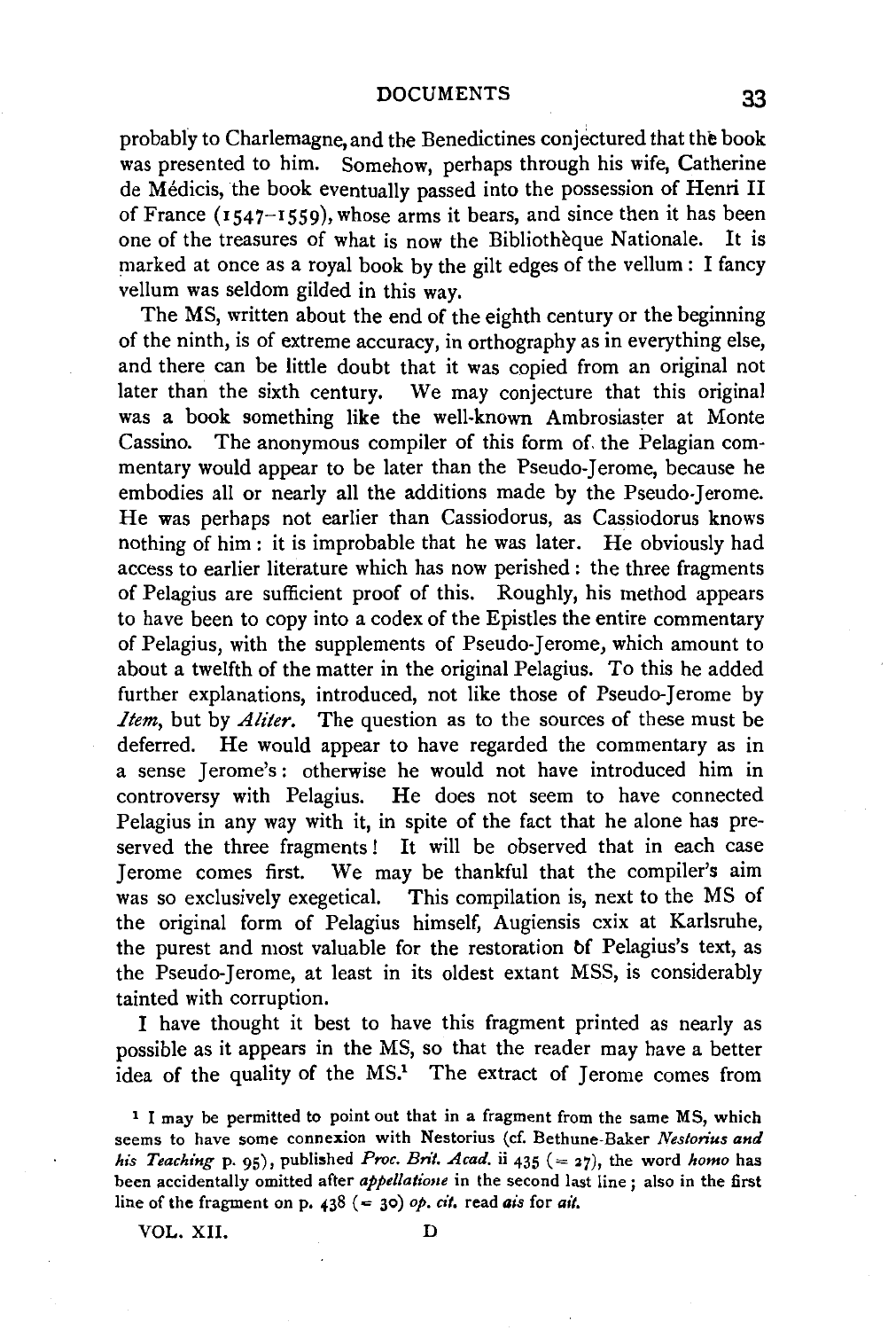Epist.  $\alpha$ xxiii § 2, addressed to Ctesiphon (Vallarsi pp. 1026 f, Migne *P.* L. xxii 1148f).

After Migne  $P$ ,  $L$ ,  $xxx$  677 D old issue (=703 D new issue) (Rom. vii  $14-15$ ) following the words *quod inuitus admitto* (cod. *committo*):

Hieronimus ; Ecce quod non uult apostolus operatur . quomodo stare potest hoc quod dicitur · posse ho minem sine peccato esse si uelit qua ratione potest esse qod uelit, cum apostolus asserat se quod cupiat implere non

hie contra pelagium disputat

5 posse;] Pelagius ; 0 uocem temeraria immo sacrilega : quid non audeant dicere homines cum semel ueritate inpug nare coeperunt . Qua inpudenter falsa · qua inperitae ab surda · quam impie sacrilega defendunt: Cū eos nec a menda ciis reuerentia · nee ab stultitia pudor nee ab impietate reli

Io gio abducit : Ergo ne apostolus paulus uas electionis & peculiare quodda xpi templu . qui etia in mandatis ueteris testamenti sine querella conuersatū esse se dicit sub xpo ha bitaculū peccati fuit: Quodq; docuit implere non potuit: Qui dicebat aliis · non ergo regn& peccatu in uestro mortali

 $15$  corpore  $\cdot$  & peccatu in uob non dominabitur  $\cdot$  ipse uitiorus seruus effectus · & captiuus in peccati uincla deductus est · atq; in se regnantib; uitiis ·non faciebat bonu quod diligebat · sed malu quod oderat · nee cogitatione aut sermone tantii · sed ipso etia

## *fol.* 42 *r*

opere peccabat : Si enim secundu te apostolus quod ñ uult 20 facit · quod fi uult operatur · manifesta crimina actione non caruit : & ut singulas denumeremus species · Oderat apostolus libidinem · castus esse cupiebat · sed faciebat quod oderat, dominari uolebat auaritiae · sed seruiebat; Inuidia conabatur uincere · sed ab inuidia uincebatur :

25 odiu habere nolebat ·sed cogebatur odisse : atq; ita ge neraliter qua omne bonu uell& · & omne e diuerso odiss& malu: si non bonff quod uolebat · sed malu quod ode rat operabatur · nullū omnino bonū · & e contrario · omne malū iuxta tuű sensū apostolus uidetur egisse;

30 Quod si ipse uas electionis & ecclesiaru magister qui secundum spm bonu facere desiderabat · necessitate carnis ad malú se dicit inpelli · dú dicit non habitare in carne sua bonū · apta ipsius apostoli auctoritate ma nicheo dextra porregimus · qui carnem mala esse con

35 tendit : & hinc ia imus in creatoris iniuria · qui aliqid malu condiderit ; sicq; illud coniunxerit bono id est